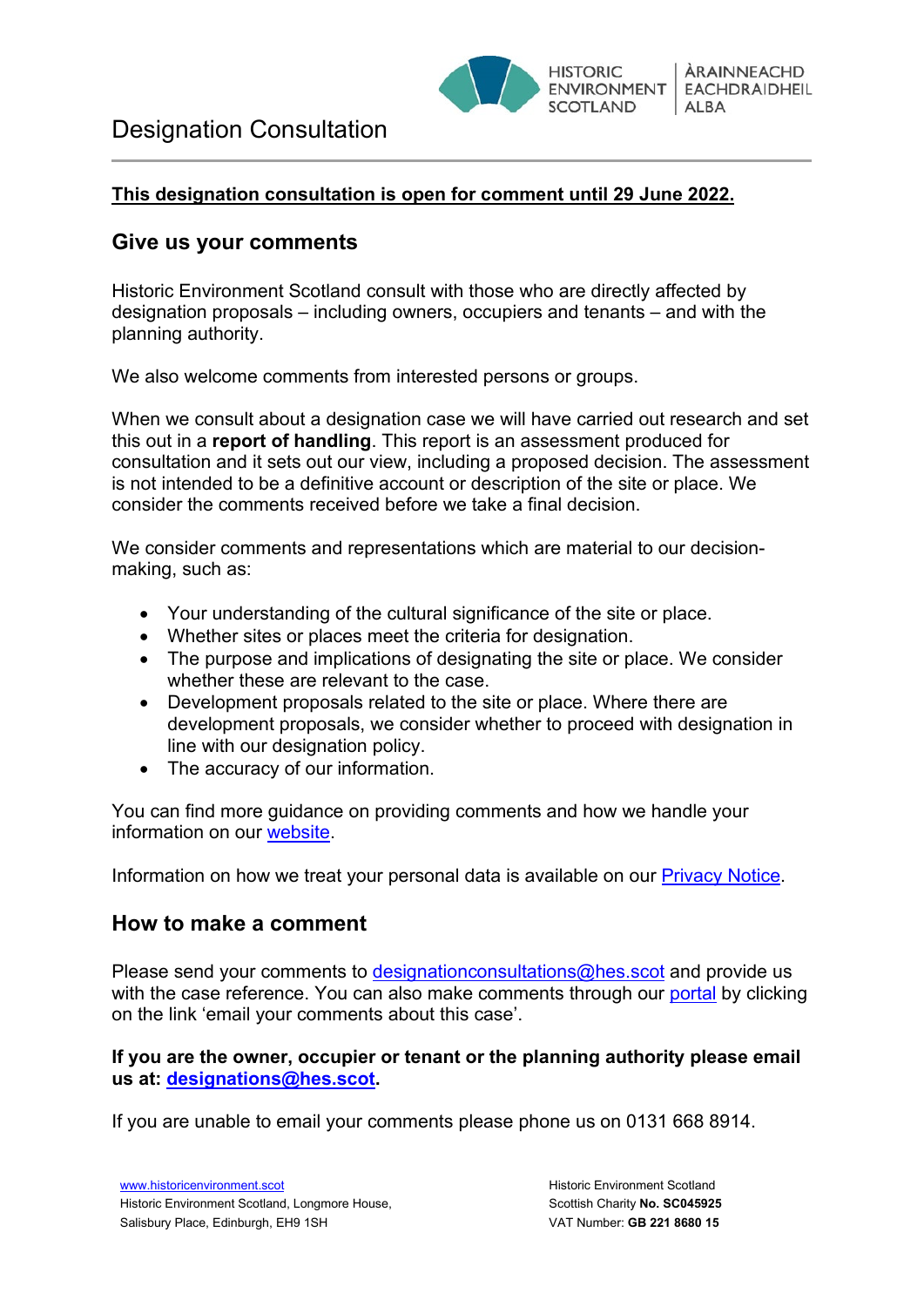

## **Report of Handling Case information**

### **Case information**

| Case <b>ID</b>      | 300048435                                                                             |
|---------------------|---------------------------------------------------------------------------------------|
| <b>Name of Site</b> | Former Chivas Brothers Headquarters Building, 111-113<br><b>Renfrew Road, Paisley</b> |
| Postcode (if any)   | PA34EA                                                                                |

| <b>Local Authority</b>                                        | <b>Renfrewshire Council</b> |
|---------------------------------------------------------------|-----------------------------|
| <b>National Grid</b><br><b>Reference</b>                      | NS 48824 65176              |
| <b>Designation Type</b>                                       | <b>Listed Building</b>      |
| <b>Designation No. and</b><br>category of listing<br>(if any) | N/A                         |
| <b>Case Type</b>                                              | Designation                 |

| <b>Received/Start Date</b> | 18/01/2021 |
|----------------------------|------------|
| <b>Decision Date</b>       | Pending    |

# **1. Proposed decision**

| <b>Previous</b><br><b>Statutory</b><br><b>Listing</b><br><b>Address</b> | N/A                                                                                   | <b>Previous</b><br>category<br>of listing | N/A |
|-------------------------------------------------------------------------|---------------------------------------------------------------------------------------|-------------------------------------------|-----|
| <b>New</b><br><b>Statutory</b><br>Listing<br><b>Address</b>             | <b>Former Chivas Brothers Headquarters</b><br>Building, 111-113 Renfrew Road, Paisley | <b>New</b><br>category<br>of listing      | С   |

An assessment using the selection guidance shows that the building meets the criteria of special architectural or historic interest. The proposed decision is to list the **former Chivas Brothers Headquarters Building** at category B.

An assessment using the selection guidance shows that **Kersland villa**, the **Gate Lodge** and the **North Hall** do not meet the criteria of special architectural or historic interest. The proposed decision is not to list these buildings.

[www.historicenvironment.scot](http://www.historicenvironment.scot/) Historic Environment Scotland, Longmore House, Salisbury Place, Edinburgh, EH9 1SH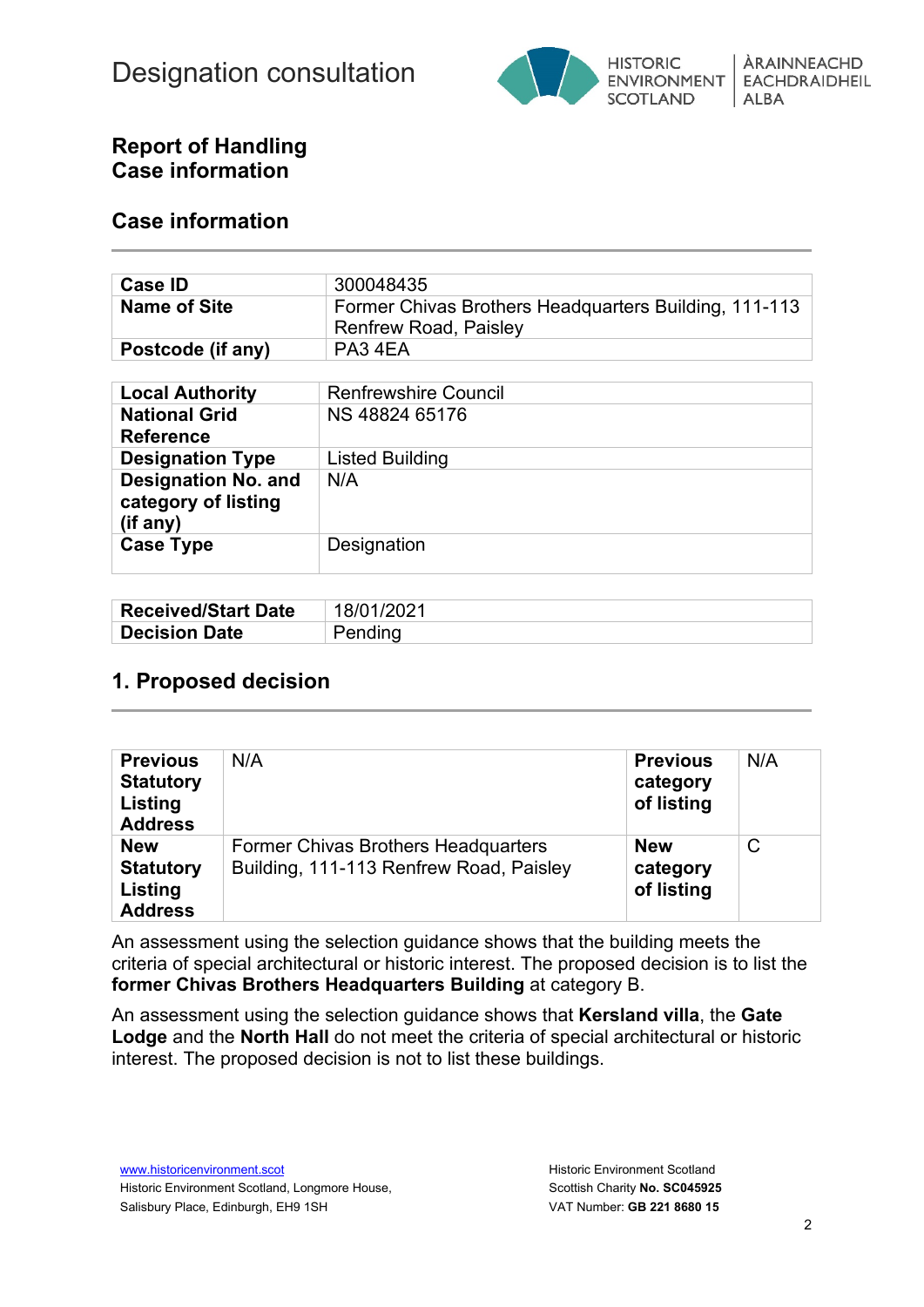

ÀRAINNFACHD **EACHDRAIDHEIL** ALBA

# **2. Designation Background and Development Proposals**

### **2.1 Designation Background**

The buildings are unlisted and no previous review for listing is known.

### **2.2 Development Proposals**

The site was sold to Renfrewshire Council in 2020. They are currently in the early stages of developing plans to build a new school for Paisley Grammar School on the site. The design team was appointed in February 2022 and the school is due for completion in 2025.

The site is subject to the following development proposal:

• Prior notification for the demolition of the buildings (ref: 20/0756/DD) was submitted on 02/12/2020 (it did not include the Kersland villa or the North Hall). On 29/01/2021 it was deemed that prior approval for the demolition of the buildings on the former Chivas Brothers site was not required.

In late 2021/early 2022, the former warehouse and bottling plant buildings were demolished. The former Headquarters Building, along with the associated Gate Lodge, Kersland villa, and North Hall remain (2022). The North Hall building is in separate ownership and is operated by Scottish Leather as an industrial building.

As the development proposals are not at an advanced stage, we have decided to proceed with an assessment of the buildings that are still standing (See 3.3 Policy considerations).

# **3. Assessment**

### **3.1 Assessment information**

We received a proposal to designate the former Chivas Brothers Headquarters Building on 18/01/2021.

We visited the former Headquarters building on 111-113 Renfrew Road, Paisley on 14/02/2022. By this date, the adjacent bottling plant buildings to the rear were demolished

We saw the exterior and interior of the former Headquarters building, the associated Kersland villa, and the exterior of the Gate Lodge and North Hall.

#### **3.2 Assessment of special architectural or historic interest**

[www.historicenvironment.scot](http://www.historicenvironment.scot/) Historic Environment Scotland, Longmore House, Salisbury Place, Edinburgh, EH9 1SH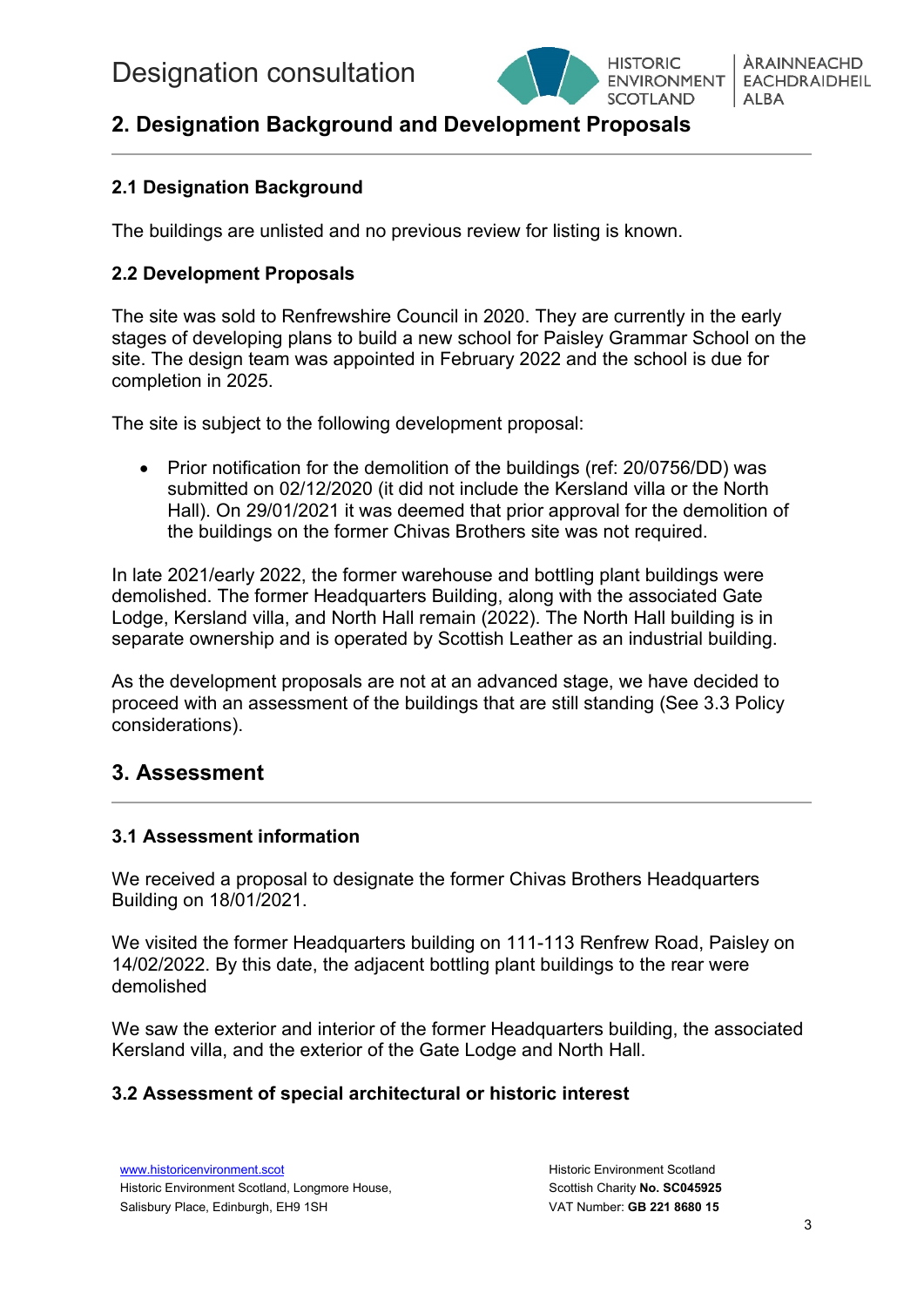

ÀRAINNEACHD **EACHDRAIDHEIL** ALBA

We have found that the **former Chivas Brothers Headquarters building** meets the criteria for listing.

We carried out an assessment using the selection guidance to decide whether a site or place is of special architectural or historic interest. See **Annex A**.

The **Kersland villa, North Hall** and **Gate Lodge** were found to not meet the criteria for listing.

The associated **gate lodge**, with a pavilion-style roof, is located to the northeast. It is contemporary with the former headquarters building and has been altered following fire damage in recent years. It is not considered an early or notable example of its type.

A three-bay, two-storey villa with an attic and basement, known as '**Kersland**', fronts Renfrew Road to the northeast corner of the site. It was built around 1870 and is constructed of buff ashlar sandstone with a full-height canted bay window. Detailing includes a decorative timber bargeboards and classical style features such as acanthus leaves and a pedimented doorpiece carried on Ionic columns. It is currently vacant but was previously used as offices for the Chivas Brothers complex.

A substantial extension was added to the south and rear (west) in 1993 and there have been some alterations to the internal layout and fabric, particularly to the principal rooms on the ground floor. Remaining features of the late-19<sup>th</sup> century internal decorative scheme include ornate cornices, timber panelled window surrounds and moulded architraves, a decorative stained glass window and richly carved timber balusters and newel posts to the stair. Two highly decorative sandstone piers remain to the east boundary on Renfrew Road, with elaborate pedimented caps in the form of a Greek temple and inscribed 'KERSLAND'.

The former Kersland villa has some notable decorative elements but, as a representative example of a prolific building type that has been substantially altered and extended, it does not meet the criteria for listing.

The North Hall was built in 1981 as a large bottling hall for Chivas Brothers. It was taken over in 2021 by the Scottish Leather Group as a car seat upholstery plant, and the whisky vats were removed were. It is a standard warehouse-style building that is not of special interest architectural or historic interest for its date and type.

### **3.3 Policy considerations**

As the development proposals are not at an advanced stage, we have decided to proceed with an assessment of the buildings.

We consider the individual circumstances of each case. In deciding whether to designate a site or place or amend an existing designation while there are ongoing development proposals, we will consider: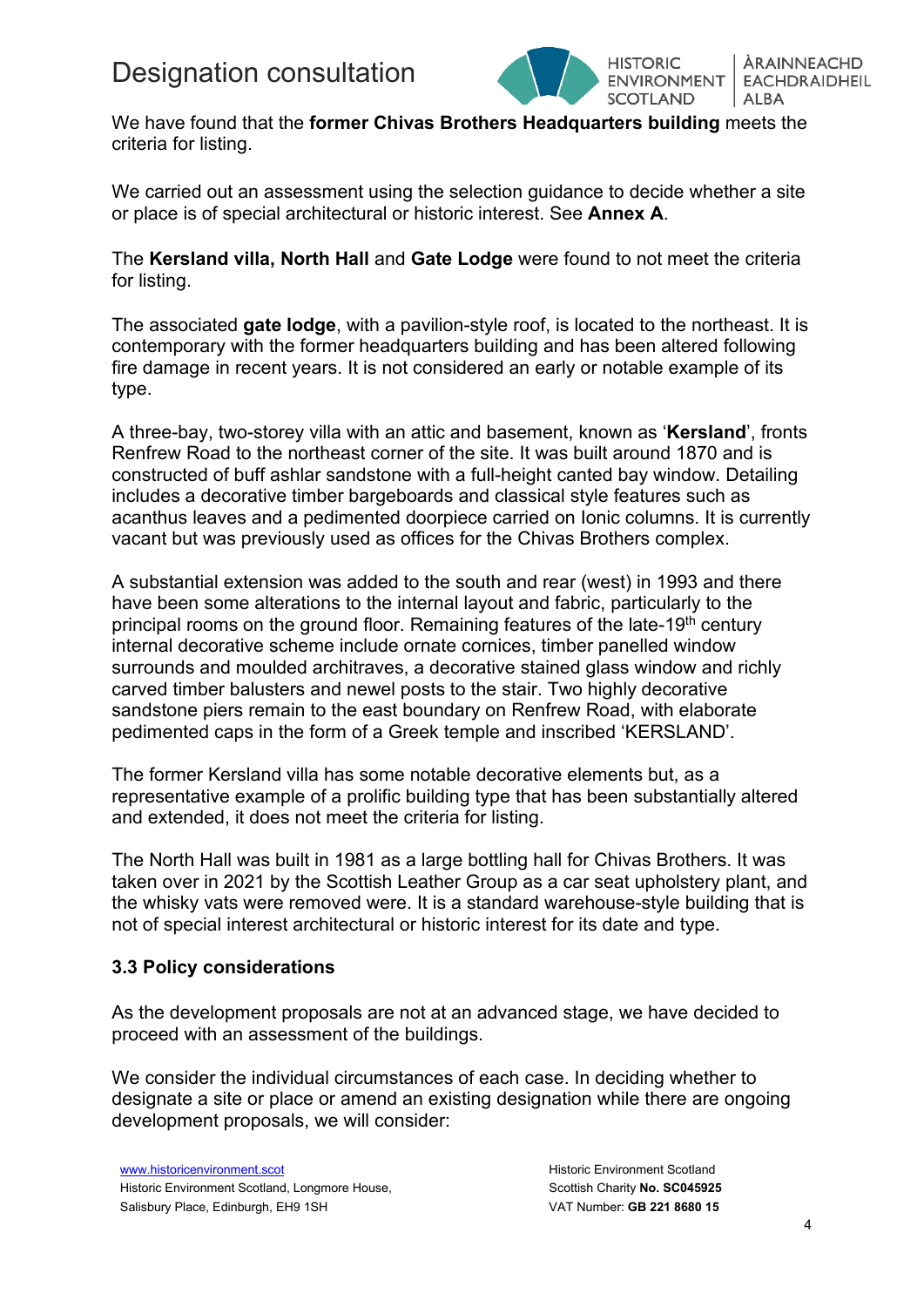

ÀRAINNFACHD **EACHDRAIDHEIL** ALBA

- the implications of designation on development proposals;
- the effect of the proposed development on the significance of the site or place; and
- the extent to which plans have been developed for the site or place where these are particularly advanced, we will not normally list or schedule.

Further information about development proposals and designation is found in Designation Policy and Selection Guidance, pp. 7-8. [https://www.historicenvironment.scot/designation-policy.](https://www.historicenvironment.scot/designation-policy)

# **4. Consultation**

### **4.1 Consultation information**

Consultation period: 08/06/2022 to 29/06/2022.

We have consulted with the owner (Renfrewshire Council estates), planning authority (Renfrewshire Council) and the three Councillors for Renfrew South and Gallowhill Ward.

The consultation report of handling is published on our portal for comment from interested parties.

#### **4.2 Designation consultations**

#### *What you can comment on*

We will consider comments and representations which are material to our decisionmaking, such as:

- Your understanding of the cultural significance of the site or place and whether it meets the criteria for designation.
- The purpose and implications of designating the site or place. We consider whether these are relevant to the case.
- Development proposals related to the site or place. Where there are development proposals, we consider whether to proceed with designation in line with our designation policy.
- The accuracy of our information.

### *Comments we don't consider*

We do not consider comments and representations on non-relevant/non-material issues, such as:

- Economic considerations
- Abusive or offensive remarks
- Whether you personally like, or do not like, a proposal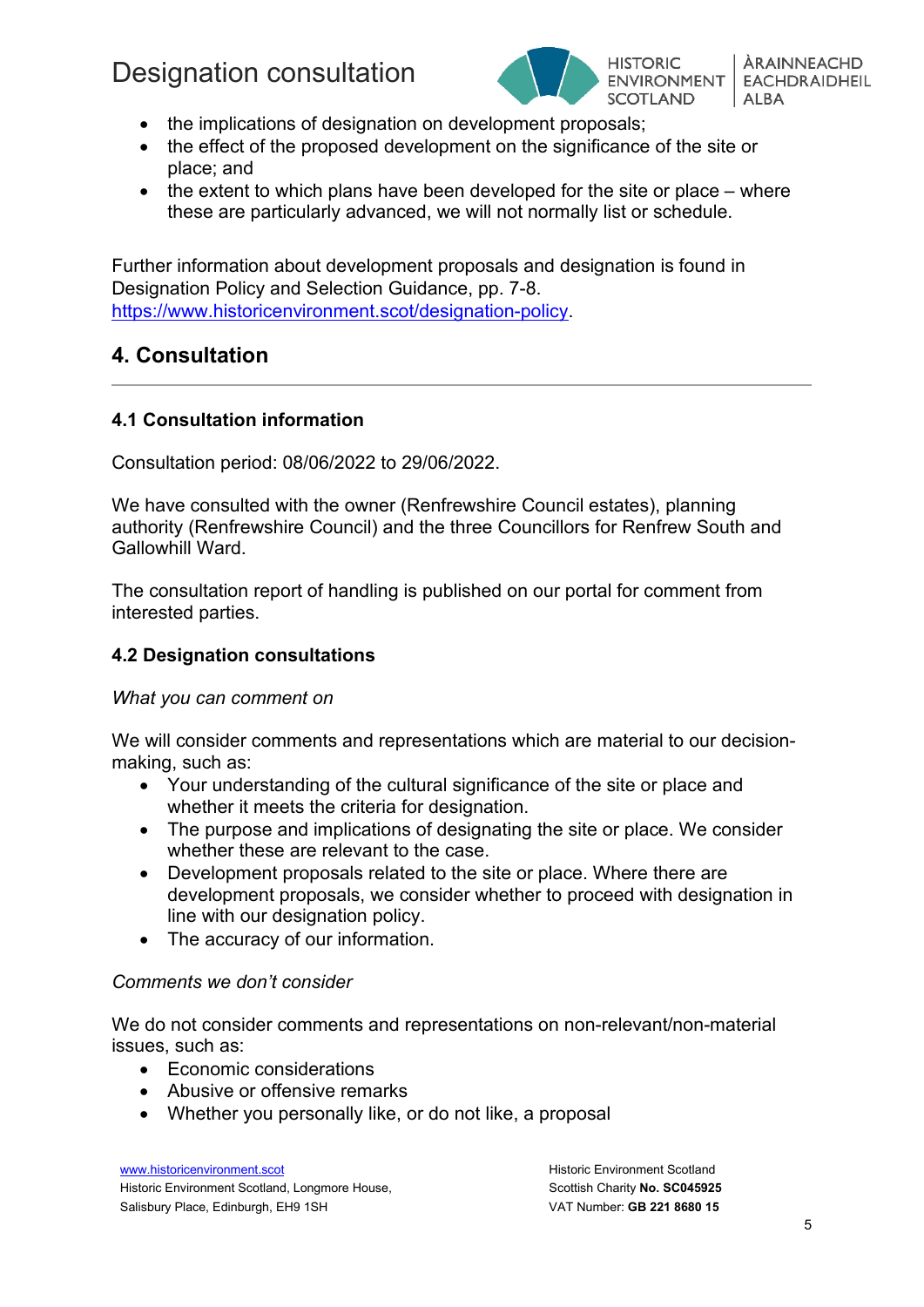



Our video about consultations explains how you can comment on our designations decisions, and what we can and can't take into account when considering your views. [https://youtu.be/ZlqU51tRA6g.](https://youtu.be/ZlqU51tRA6g)

### **Dara Parsons**

Head of Designations Heritage Directorate Historic Environment Scotland

| <b>Contact</b>   Robbie Graham, Senior Designations Officer |  |
|-------------------------------------------------------------|--|
| robbie.graham@hes.scot 0131 668 8914                        |  |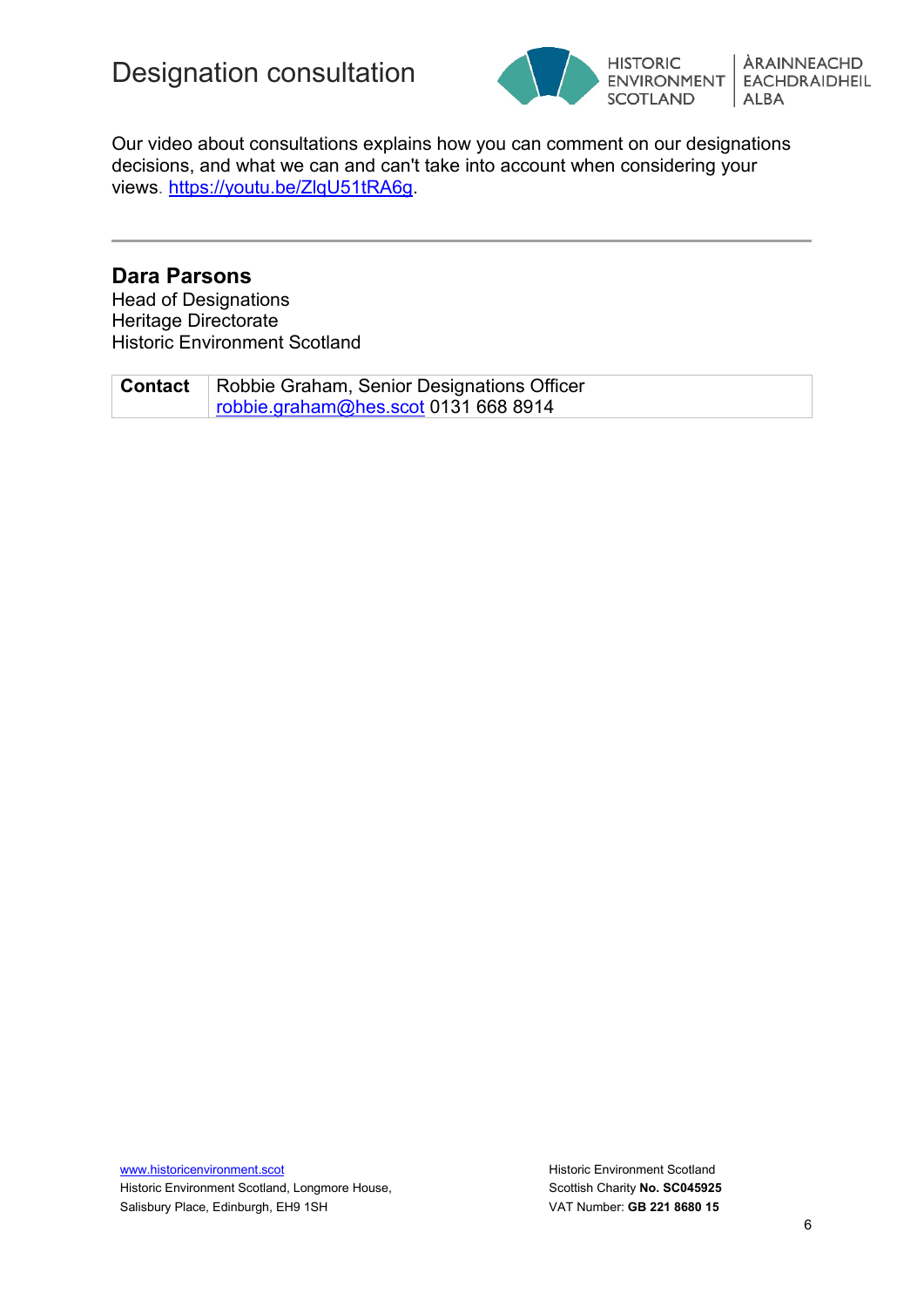

# **ANNEX A**

**Assessment of special architectural or historic interest**

# **1. Building name**

**Former Chivas Brothers Headquarters Building, 111-113 Renfrew Road, Paisley** 

# **2. Description and historical development**

# **2.1 Description**

A substantial former office/corporate headquarters building with flanking wings and pavilions that was built 1962-64 in a historicist classical Renaissance style. It is twostoreys and rectangular on plan with an attic and central cupola. It was built as the headquarters of Chivas Brothers (blended whisky manufacturers) and was designed by the architectural practice of Lothian Barclay Jarvis. The building is faced in rockfaced rubble with dressings and decorative details in ashlar sandstone, including an oversized Ionic portico. It is currently vacant (2022) but was designed to house many administrative functions and was the main frontage to a 14-acre warehouse and bottling site (demolished in 2021). It is located to the north of Paisley on the west side of Renfrew Road (A741), a main road leading into the town centre.

The main (east) elevation comprises nine bays symmetrically arranged, with projecting end bays and a three-bay pedimented portico to the centre topped by three large stone urns. A carved panel to the tympanum shows a man on horseback (Robert the Bruce) flanked by spears, and a Gaelic inscription: 'CHIVAS / BHO 1801 / TREIBHIREAS BUNAITEACHD' (which translates to 'Chivas, since 1801, Fidelity Stability'). The round-headed entrance opening has an oversized portico, with a semi-circular pediment and entablature carried on a pair of fluted Ionic columns.

The rear (west) elevation is 11 bays to the first floor, with roughcast walls and ashlar dressings. The entire ground floor is abutted by a projecting single-storey, flat-roofed block with skylights. The former adjoining bottling plant/warehouse to the west was demolished in 2021. The side elevations (north and south) are five bays, abutted by single-storey, flat-roofed wings with parapeted eaves and skylights. Each wing has three round-headed openings with projecting keystones, oversized ball finials to the parapet, glazed timber doors with matching side lights and spoked fanlights. Higher single-storey, three-bay pavilions abut to the north and south.

The roofs are slated and piended with a flat top, and piended dormers to the main block. There are ashlar sandstone base courses, moulded eaves courses, and channelled piers to each corner. The window openings have raised and moulded architraves, with a projecting motif of three keystones and a relieving rubble arch on the ground floor openings. The windows are largely multi-paned timber sash and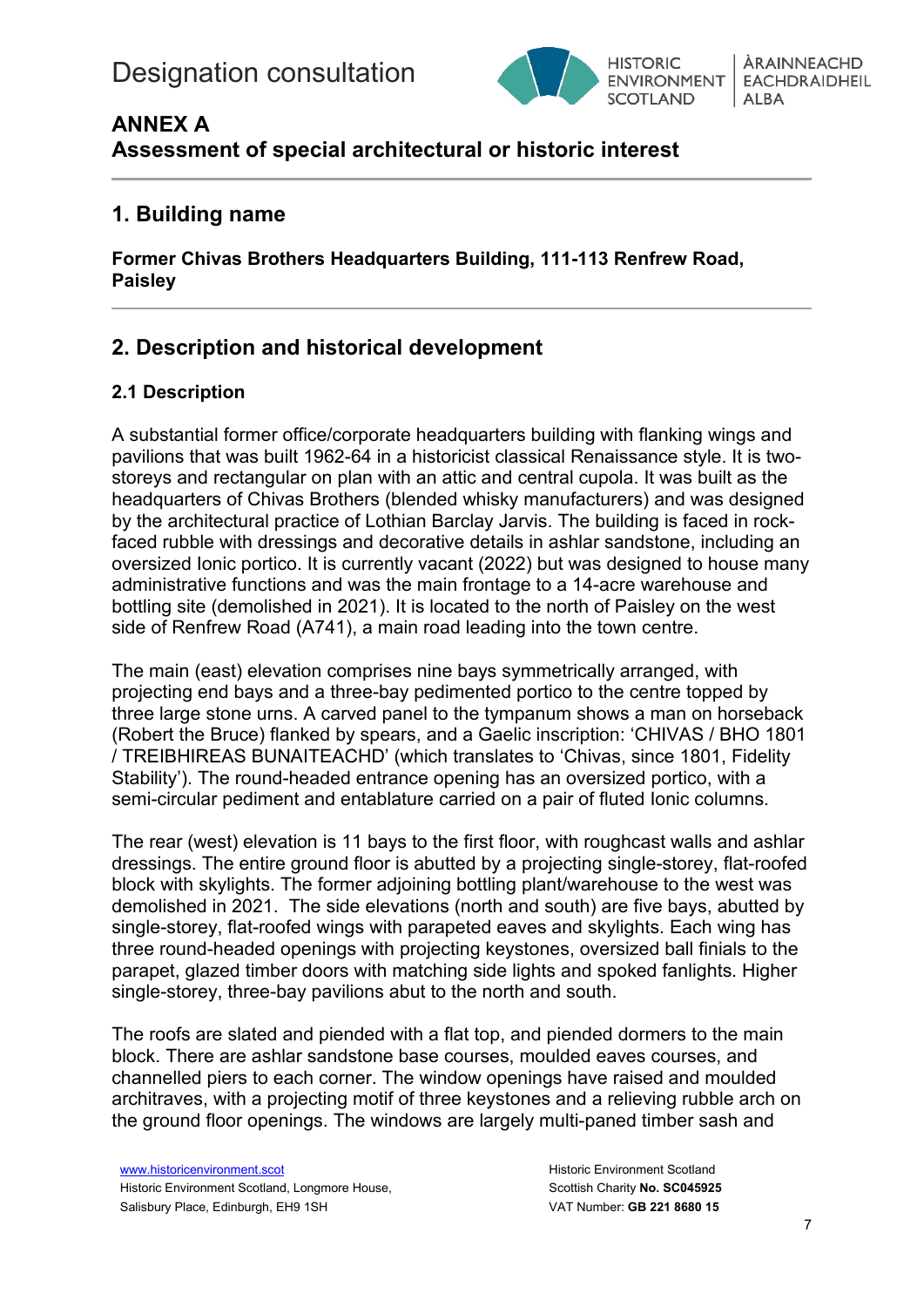

ÀRAINNFACHD **EACHDRAIDHEIL ENVIRONMENT SCOTLAND** ALBA

case, with a six-over-nine glazing pattern and three-over-six to the attic. The windows to the cupola and attic on the rear elevation are uPVC replacements.

The interior was seen in 2022. The layout remains largely unaltered and comprises a large central stair hall with principal rooms to the east, including managers offices, board room and sample room. A long corridor on the ground floor connects to the north to south wings, with staff facilities to the west. The upper floors each have a large open-plan office stretching the length of the building to the west (rear). The canteen and kitchen are in the south wing and pavilion. The north wing is a foyer leading to the former bottling plant/warehouse, which was demolished in 2021. The north pavilion has had some minor changes in layout to create additional offices.

The internal decorative scheme dates from the second-half of the 20th century, with some areas updated more recent decades, including the insertion of suspended ceilings to a large number of rooms. The principal rooms and main stair are recreations of late-19<sup>th</sup> century interior schemes and have moulded cornices, architraves, dados, picture rails and timber panelled doors. The board room and ante room have timber-panelled walls, moulded door surrounds with oversized, broken pediments and a foliated cornice to the board room. The arcaded central stair hall is lit by the cupola, which is carried on Ionic columns and pilasters (thought to be fibre glass or metal) with an egg and dart cornice. The steps are marble with a carved timber handrail and metal balusters. The treatment of the remaining rooms is largely plain and functional.

There are stone steps and a cobbled area to the main elevation, with further dwarf walls, steps and ramps to the north and south wings, with pairs of oversized ball finials. A low wall next to the gate lodge has lettering reading: 'CHIVAS BROTHERS'. The site is bounded to Renfrew Road by steel railings over a low masonry wall.

### **2.3 Historical development**

The distillation of whisky was legalised in Scotland in 1823 but was often harsh and unrefined, with little maturation. Chivas Brothers has its origins in a grocers in early 19<sup>th</sup> century Aberdeen, which was passed to two brothers, John and James Chivas in 1838. In 1843 they first received a Royal Warrant to supply the Royal Family with goods (Aberdeen Press and Journal, 1971, p. 12). They were among the first to master the art of blending whisky, creating high-quality blends that were consistently smooth and well matured. In 1909 the company introduced the world's first luxury blend, Chivas Regal, a 25-year-old blend that was specifically marketed at highsociety in North America.

In 1949 Chivas Brothers was bought by the Canadian drinks company, Seagram Ltd., and in 1957 work began for a new bottling site and headquarters on a 14-acre site at Renfrew Road in Paisley. The construction was phased, with two 300ft long warehouses having been completed by September 1959, and two further warehouses were yet to be built (Dictionary of Scottish Architects, Chivas Regal).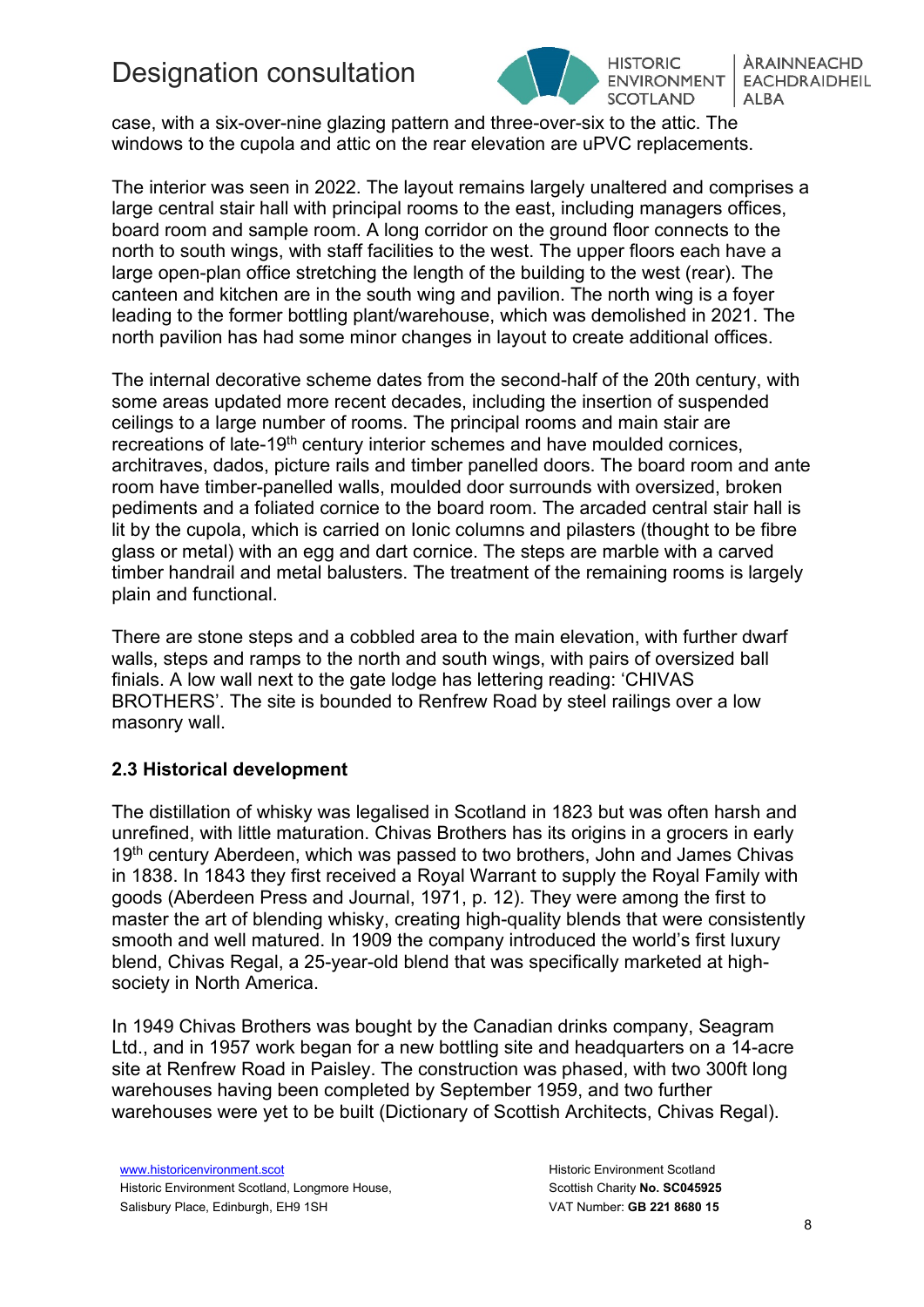

**HISTORIC ENVIRONMENT SCOTLAND** 

ÀRAINNFACHD **EACHDRAIDHEIL** ALBA

The remaining buildings, including the main headquarters building, were constructed between 1960 and 1964. The complex is first shown on the Ordnance Survey map of 1963, with the headquarters building to the east of the site, adjoined to a bottling plant/warehouse to the rear and further detached warehouses to the west and north. Completed at a cost of £1.5m, the site was opened on 30 June 1964 and was believed to be the largest whisky plant in Scotland at that time (The Sphere).

The headquarters building was originally intended to look as if it had been built in 1801, when the company could trace its origins. However, as noted by Walker (1986: p.22) the original design was amended to reflect earlier Scottish country house architecture, after a model of Caroline Park House in Granton, which was built in the late 17<sup>th</sup> century and is listed at category A (LB28040), was met with approval by company executives in North America. Despite some initial misgivings about the suitability of the traditionalist style, the architects strove to "…make it the best modern Scottish old house and as authentic as we could get it." (Walker, 1986: p.22)

Prior to its construction, the site was briefly occupied by St Andrew's Works for paint varnish and enamel, with a cement works to the northern end (Ordnance Survey map of 1950, surveyed 1949). At some point during the late-20<sup>th</sup> century, an earlier villa known as 'Kersland' at 117 Renfrew Road became used as additional offices for the company. The villa dates from around 1870 and is first shown on the 2<sup>nd</sup> Edition Ordnance Survey map (revised 1895, published 1898). By 1963 it was no longer in domestic use and was noted as an occupational centre on the 1963 Ordnance Survey map. It was substantially extended in 1993 to create further office space for Chivas Brothers.

The headquarters housed many administrative functions and employed around 450 people, making it one of the largest employers in Paisley (Paisley's Whisky Industry, Chivas Brothers). The site was further expanded by 10 acres at some point in the later  $20<sup>th</sup>$  century and in 1981 a new bottling hall (North Hall) was constructed. In 2001 Chivas Brothers was acquired by Pernod Ricard and by the early 21<sup>st</sup> century, some of the original warehouses had been removed, with various additions made to the remainder.

In 2020 the site was sold to Renfrewshire Council for redevelopment as a new school for Paisley Grammar, and the North Hall was sold to the Scottish Leather Group. Much of the site has now been demolished, with the exception of the former headquarters building, gate lodge, North Hall and Kersland building.

# **3. Assessment of special architectural or historic interest**

To be listed a building must be of 'special architectural or historic interest' as set out in the [Planning \(Listed Buildings and Conservation Areas\) \(Scotland\) Act 1997.](https://www.legislation.gov.uk/ukpga/1997/9/contents) To decide if a building is of special interest for listing we assess its cultural significance using selection guidance which has two main headings – architectural interest and historic interest (see Designation Policy and Selection Guidance, 2019, Annex 2, pp. 11-13).

[www.historicenvironment.scot](http://www.historicenvironment.scot/) Historic Environment Scotland, Longmore House, Salisbury Place, Edinburgh, EH9 1SH

Historic Environment Scotland Scottish Charity **No. SC045925** VAT Number: **GB 221 8680 15**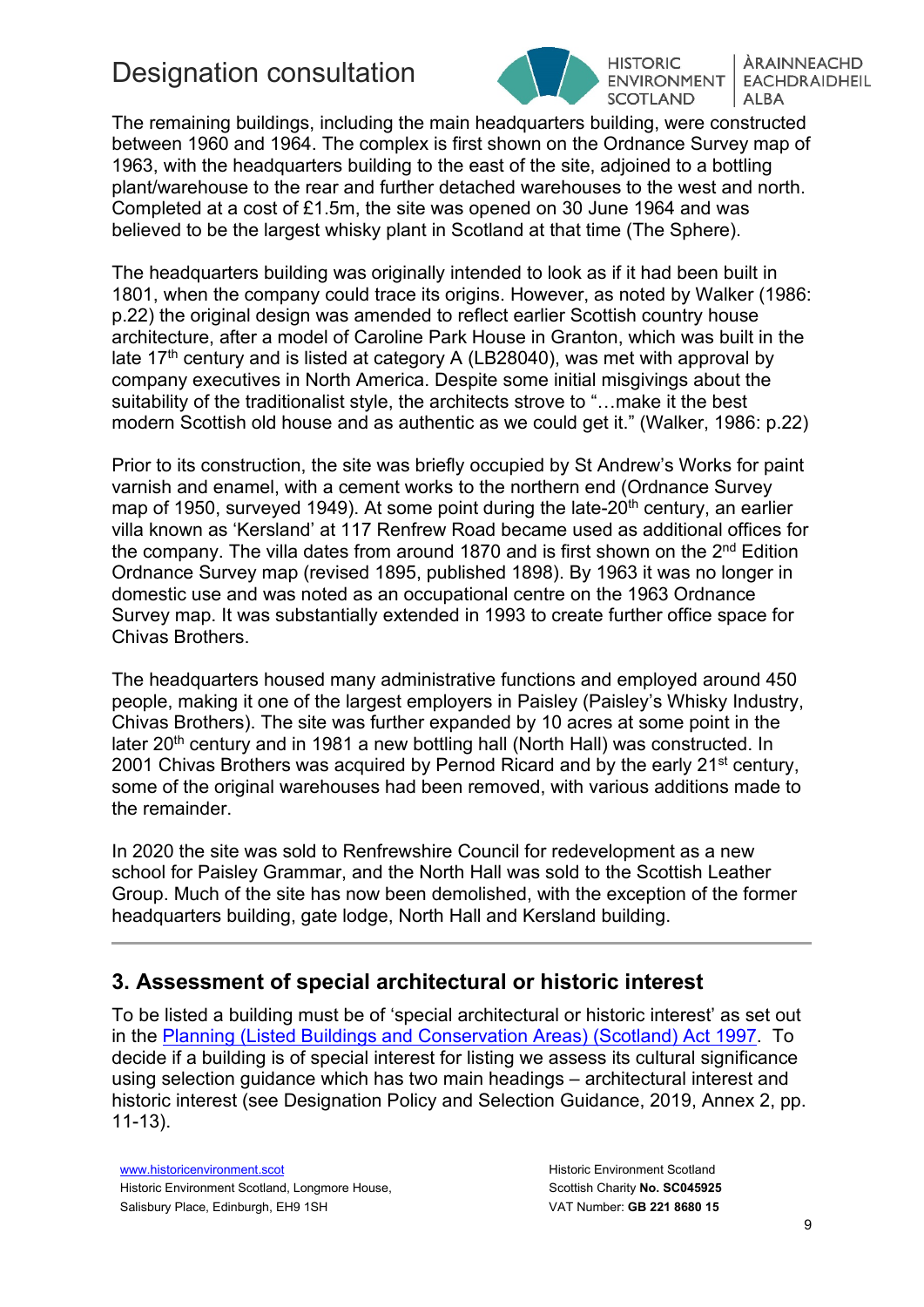

ÀRAINNFACHD **ENVIRONMENT EACHDRAIDHEIL** ALBA

The selection guidance provides a framework within which judgement is exercised in reaching individual decisions. The special architectural or historic interest of a building can be demonstrated in one or more of the following ways.

### **3.1 Architectural interest**

The architectural interest of a building may include its design, designer, interior, plan form, materials, regional traditions, and setting and the extent to which these characteristics survive. These factors are grouped under two headings:

### **3.1.1 Design**

The building is a major example of a large, post-war scheme that was purpose-built to look like an authentic old Scottish country house. It acted as the public face of the Chivas Brothers company, which was renowned as one of the world's leading producers of high-quality blended Scotch whisky. Its historicist design, use of traditional materials and its rich decorative treatment is highly unusual for a building of this mid-20<sup>th</sup> century date. Its design reflected the status of the company, and the brand image of heritage and luxury that it wished to market to the world.

Governed by proportion and symmetry, the overall design and composition is executed on an imposing-scale, with the large central block further aggrandised by the arrangement of side wings and pavilions. The final design is an elaborate, but well executed fabrication, which emulated Scottish country house architecture of the late 17th and 18th centuries, with some evidence of French Renaissance detailing. The long façade effectively concealed much of the bottling plant and warehouse buildings to the rear and gave a sense of historical grandeur to what was a newly constructed building and industrial site.

The design differed significantly from the International Style of the parent company's world-renowned glass skyscraper by the modernist architect, Mies van der Rohe, in New York (the Seagram Building). However, a traditionalist style had been applied to another one of their Scottish buildings, which had recently been completed – Tormore Distillery, listed at category B (LB337). This was built between 1958 and 1960 and was designed in a neo-Georgian style by the renowned English architect Sir Albert Richardson. The continued use of traditionalist or revivalist styles was a small movement known as New Classicism, which developed during the mid 20<sup>th</sup> century as a reaction against the prevalence of the Modern Movement. It saw new buildings designed in classical, or other revivalist styles, often using local methods, traditional craftsmanship and materials. Raymond Erith was a leading exponent and, like Richardson, believed that classicism was a progressive architectural language that could be adapted to suit modern needs. Other key proponents included Quinlan Terry, Donald McMorran, and Walter Schomberg Scott.

The former headquarters in Paisley is set apart from the work of the traditionalist architects, as it is an academic recreation of a classical Renaissance style, applied as a shell to a modern building. This was to create a desired sense of heritage and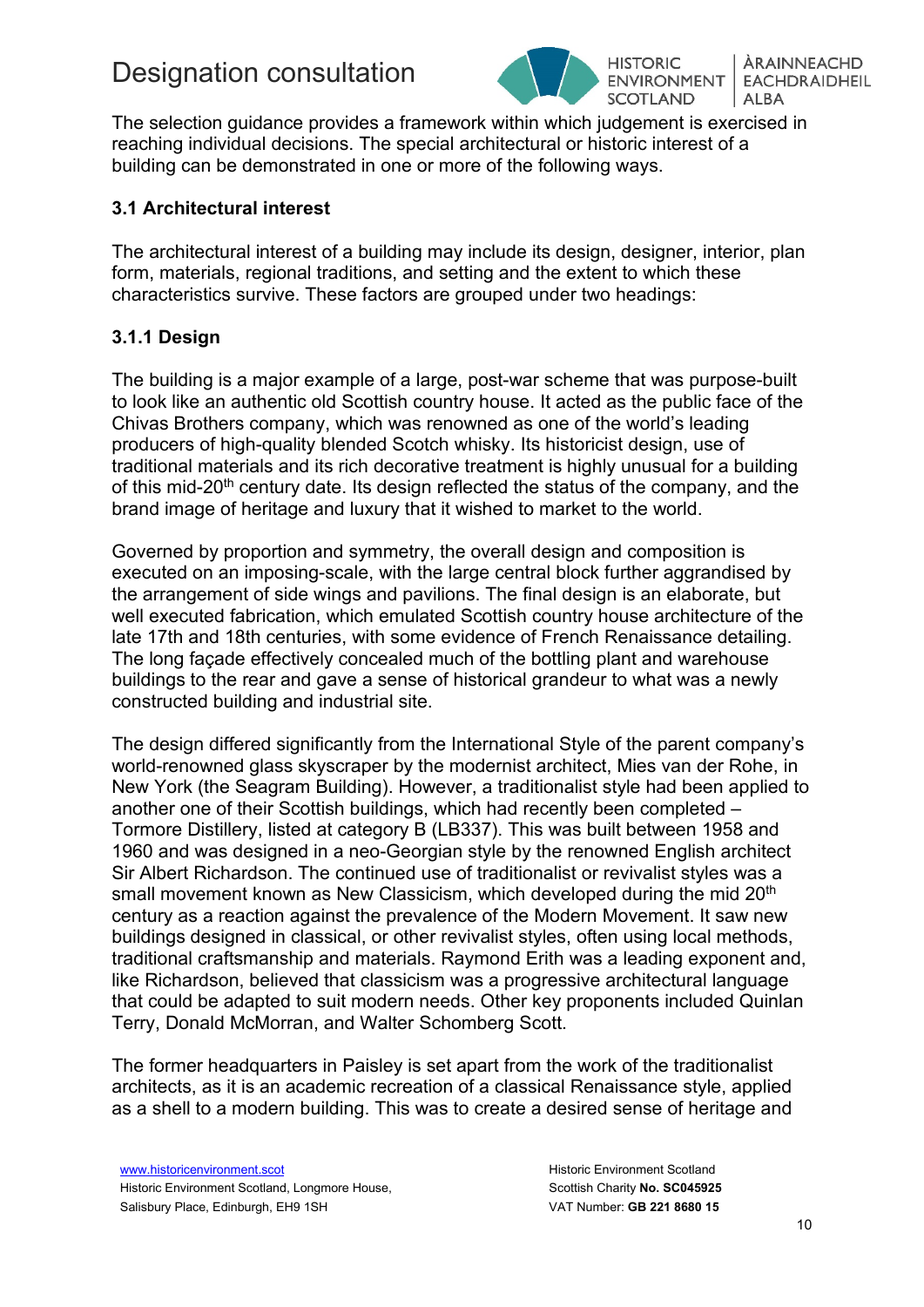

**HISTORIC ENVIRONMENT SCOTLAND** 

ÀRAINNFACHD **EACHDRAIDHEIL** ALBA

prestige, rather than being a serious demonstration of how classicism could be reinterpreted to create a new modern architecture. Its unusual design is of definite architectural quality, showing careful composition with good use of traditional materials and a high level of historicist detailing across exterior and the key internal spaces. The building's academic revivalist style is highly unusual for its mid-20th century date.

The plan form of the building is effectively separated into two parts. The western (rear) half, which incorporates the side wings and pavilions, is highly functional and shows the influence of modern systematic planning, with a number of large, openplan rooms and long linking corridors. This is juxtaposed by the more traditional layout of the eastern half, which comprises the grand stair hall to the centre and number of small offices and meeting rooms lining the east (front) elevation. The size and layout of these eastern rooms are in keeping with the traditional character of the building's exterior. Effectively combining the traditional with the modern, the contrasting plan form is unusual for a building of this date and type, and is of special interest under this heading.

This separation between the client-facing parts of the building and the general staffbased areas is continued in the internal fixtures and decorative scheme. The western half, along with the side wings and pavilions, is largely plain and functional in its treatment, reflecting its use by large numbers of workers. In contrast, the client spaces and managers' offices to the east are richly decorated and in keeping with the revivalist style of the exterior. The decorative treatment of the stair hall, ante room and board room are of particular note, accurately recreating interior decorative schemes of the later 19<sup>th</sup> century. Although some decorative elements have not been executed using traditional methods and materials (for example the columns within the stair hall are metal or fibreglass), the principal rooms are of definite quality and contribute to the special architectural interest of the building.

The architectural practice of Lothian Barclay Jarvis was based in Glasgow and was established in 1959 by William (Geoffrey) Jarvis and Stuart Lothian Barclay, from the office of James W Reid. In 1961 it become 'Lothian Barclay Jarvis and Boys', when John Boys was taken into partnership, and then the 'Boys Jarvis Partnership' when Lothian Barclay retired in 1970. The firm undertook a range of work, from domestic properties, schools, offices, churches, and industrial buildings, including a number of projects for Scottish distilleries. The Chivas Brothers site in Paisley was the practice's first commission. It was thought to be largely the work of Jarvis, who became known for his restoration projects, but is also believed to have had significant input from Samuel Bronfman, president of the Chivas Brothers' parent company, Distillers Corporation Seagram Ltd.

There have been some incremental changes to the fabric and the internal layout in some areas of the interior but the overall character of the original building remains substantially unchanged. On balance the level of authenticity and completeness of the building adds to its special interest under this heading.

[www.historicenvironment.scot](http://www.historicenvironment.scot/) Historic Environment Scotland, Longmore House, Salisbury Place, Edinburgh, EH9 1SH

Historic Environment Scotland Scottish Charity **No. SC045925** VAT Number: **GB 221 8680 15**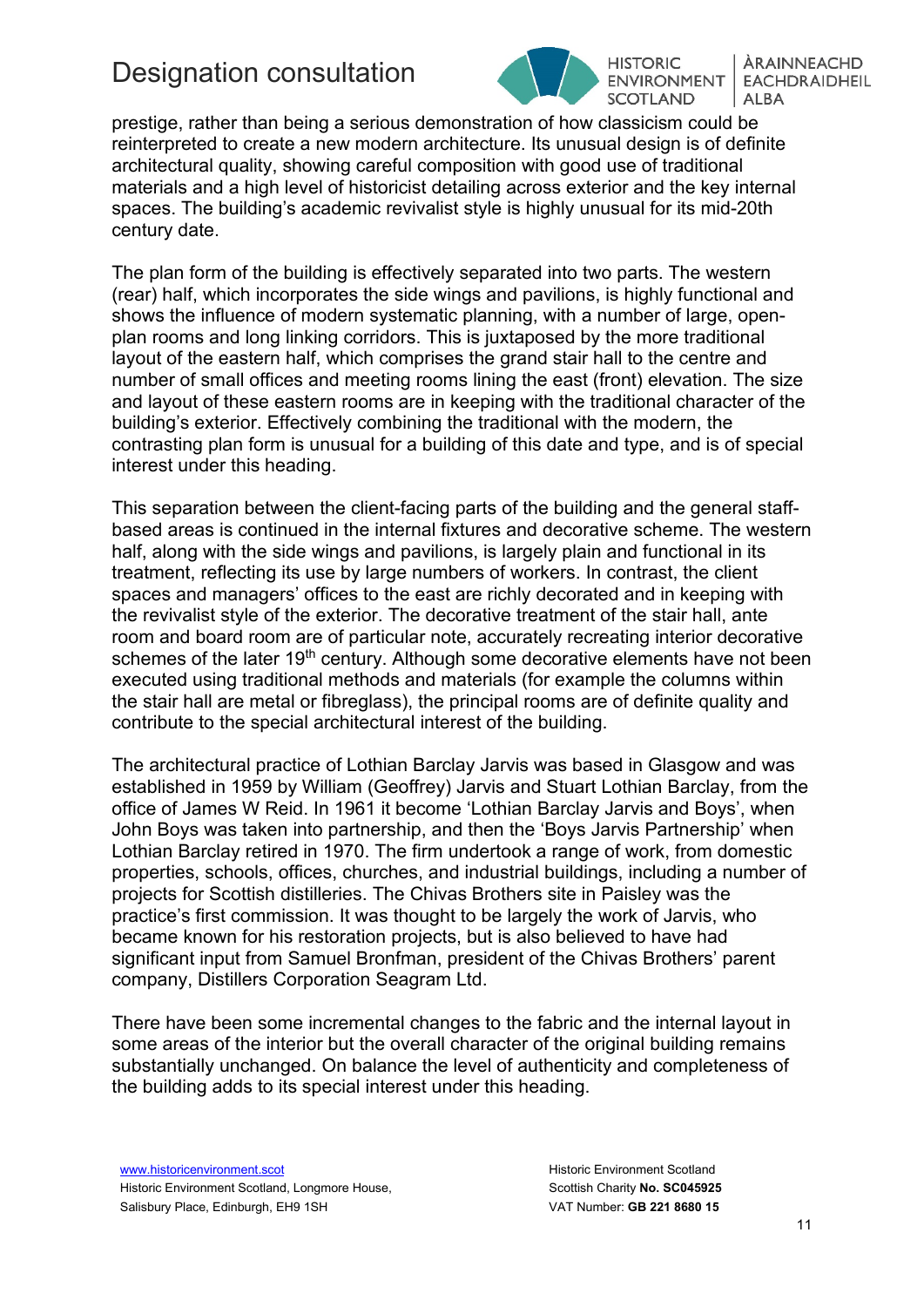

## **3.1.2 Setting**

The former headquarters is a landmark building that is prominent in its setting. The long principal elevation is set back from Renfrew Road, acting as a grand frontispiece that reflected the corporate identity of the company whilst screening much of the industrial buildings to the rear from public view.

The wider setting has been partially altered through a combination of commercial and industrial development to the west and north of the site, and by the construction of late-20<sup>th</sup> century housing to the east, across Renfrew Road. Development of the area has also seen the introduction of a large roundabout just outside the main gates to the site.

The immediate setting of the building has been substantially altered in recent years, primarily through the demolition of the former bottling plant and warehouse buildings, one of which formerly adjoined to the rear. This has had some impact on our understanding of how the wider industrial aspect of the site would have functioned but when viewed from Renfrew Road, the overall character is largely retained.

A number of original setting features remain, and these are largely in keeping with the grand, historicist style of the building. They are positioned towards the main elevation and include cobbled areas of paving, ashlar stone walls, gate piers, gates, gate lodge and boundary walls with railings. The retention of the earlier Kersland villa to the northeast of the site, along with a run of listed early  $19<sup>th</sup>$  century villas (LB39096-LB39101) to the southeast on Renfrew Road, contributes to the historic setting of the former headquarters building.

### **3.2 Historic interest**

Historic interest is in such things as a building's age, rarity, social historical interest and associations with people or events that have had a significant impact on Scotland's cultural heritage. Historic interest is assessed under three headings:

### **3.2.1 Age and rarity**

Corporate headquarters and offices built in the period after the Second World War can be found across Scotland and are not rare. However, buildings of this period that survive relatively unaltered and are notable or innovative examples of their type, will be considered for listing.

The former Chivas Brothers Headquarters is notable as a rare example for the period of a major building commission constructed in the classical tradition, as the prevailing trend in architecture was for modernist design.

The ethos behind many new classical examples from the post-war period, such as the work of Walter Schomberg Scott and Raymond Erith, was to show how classical or other revivalist styles could be adapted to create a new modern architecture that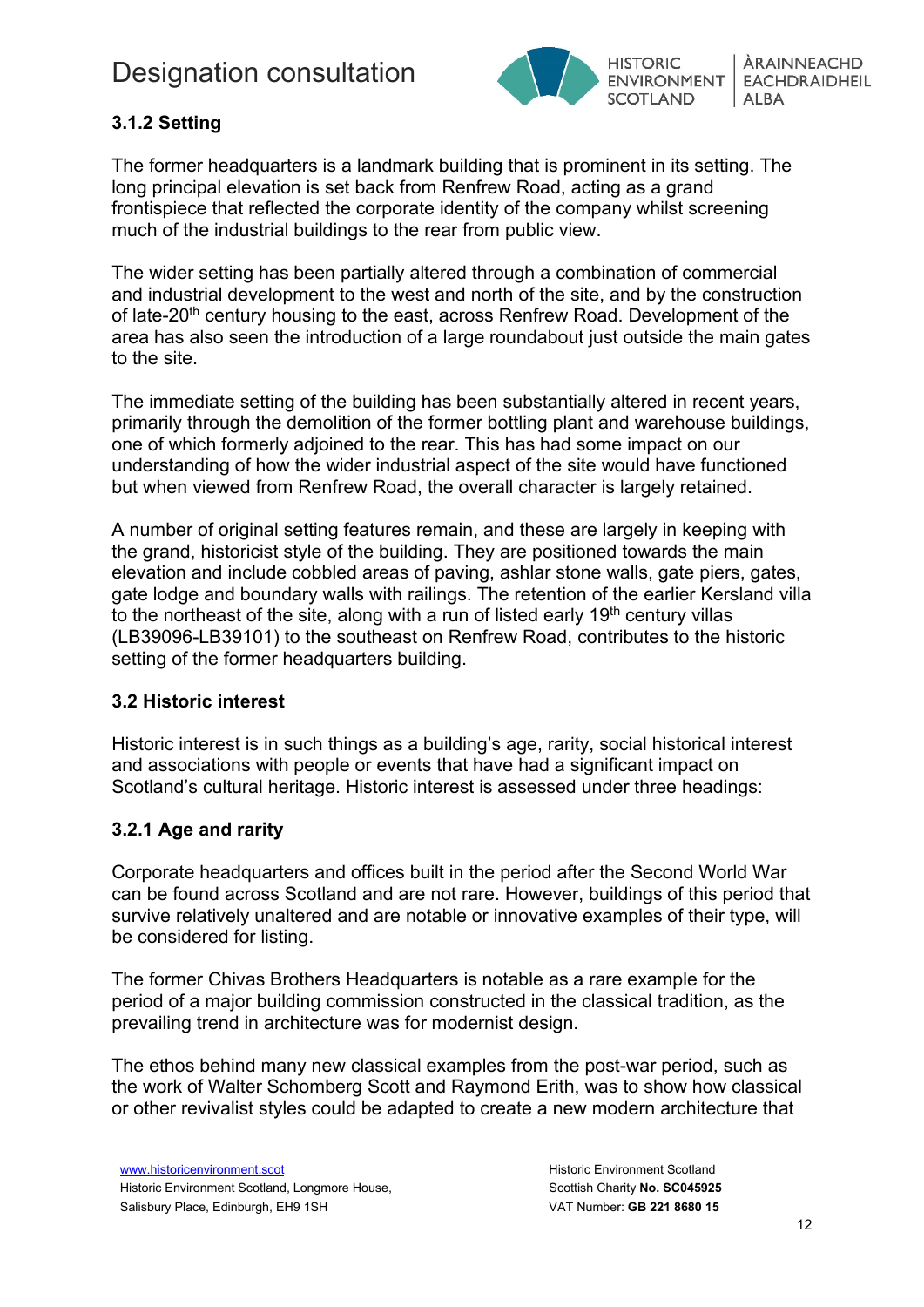

ÀRAINNEACHD **EACHDRAIDHEIL** ALBA

was based on traditional principals. Predominantly it was new houses, or additions to existing historic buildings or sites that were built in this style.

The former headquarters building differs from these other examples as it was designed for a private company and used an academic recreation of the classical style to create a desired effect of grandeur for their new corporate building. It is a particularly elaborate and grandiose example of a building in the traditionalist style. In stylistic terms, it can be best compared with contemporary domestic commissions such as Quothquhan Lodge in Lanarkshire, 1938 (LB7349) or Arundel Park House in West Sussex, 1958-60 (Grade II listed), rather than its modernist commercial counterparts such as Guardian Royal Exchange, Dundee, 1955-7 (LB25510) or Scottish Widows Headquarters, 1962 (LB43349).

While not considered to be stylistically innovative, the Chivas Brothers Headquarters building is exceptional for the quality of its materials and construction, the proliferation and detail of its historicist design, and its overall composition and plan form. There has been relatively little later alteration to the building and it retains much of its original character and authenticity.

### **3.2.2 Social historical interest**

Social historical interest is the way a building contributes to our understanding of how people lived in the past, and how our social and economic history is shown in a building and/or in its setting.

From its completion in the early 1960s until 2019, when Chivas Brothers relocated their headquarters and bottling plant to other locations, the site was one of the major employers in Paisley, with upwards of 450 staff. As the principal building, the former headquarters is an important local landmark, which is of social historical interest as it aids our understanding of the commercial and industrial development of the town, during the early 1960s.

The building is also important for what it can tells us about the booming global whisky industry during the post-war period and the building reflects the effect that this increased demand, appreciation and money had on the industry in Scotland.

### **3.2.3 Association with people or events of national importance**

There is no association with a person or event of national importance.

# **4. Summary of assessment**

The former Chivas Brothers Headquarters Building, meets the criteria of special architectural or historic interest for the following reasons: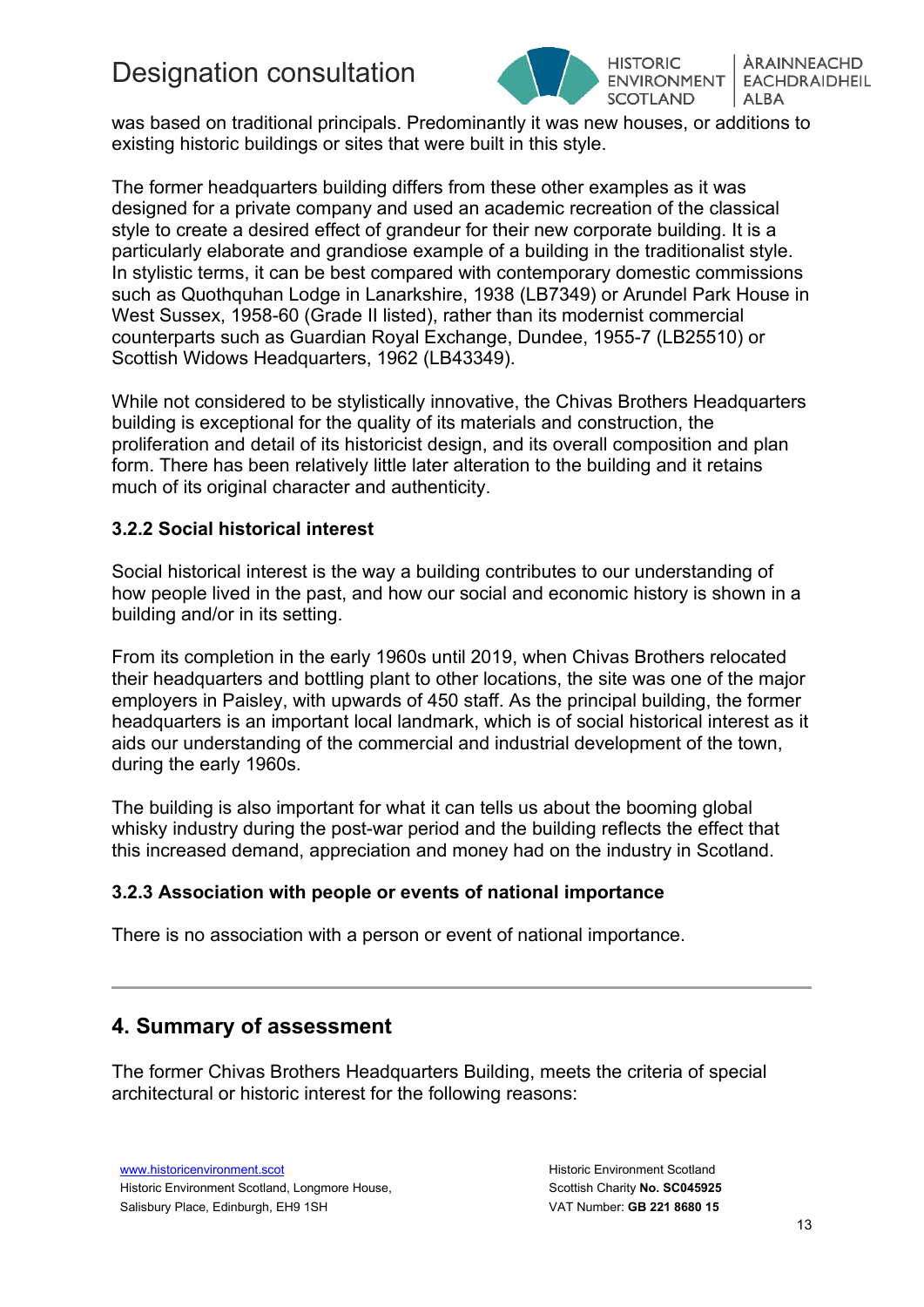

ÀRAINNFACHD **ENVIRONMENT EACHDRAIDHEIL** ALBA

- For its classical revival design, which is unusual/rare for its mid-20<sup>th</sup> century date.
- For the quality of its overall design, composition, use of traditional materials and historicist decorative detailing.
- It remains largely unaltered, both internally and externally, retaining much of its original character and fabric.
- For the unusual juxtaposition of its plan form, which combines areas of functional modern planning with areas of a more traditional layout.
- Its setting has been partially altered but it remains a prominent local building situated on one of the main routes into Paisley.
- As the headquarters of one of the world's largest whisky brands, its elaborate, historicist design tells us about the importance of brand image within Scotland's whisky industry during the post-war period.
- For its social historical interest as one of the major employers within Paisley during the second half of the  $20<sup>th</sup>$  century.

# **5. Category of listing**

Once a building is found to be of special architectural or historic interest, it is then classified under one of three categories (A, B or C) according to its relative importance. While the listing itself has legal weight and gives statutory protection, the categories have no legal status and are advisory. They affect how a building is managed in the planning system.

Category definitions are found at Annex 2 of Designation Policy and Selection Guidance (2019) [https://www.historicenvironment.scot/designation-policy.](https://www.historicenvironment.scot/designation-policy)

### **5.1 Level of importance**

The level of importance of the former Chivas Brothers Headquarters Building is category C.

Buildings listed at category C are defined as 'buildings of special architectural or historic interest which are representative examples of a particular period, style or type.

Taking into account the loss of the associated bottling plant and warehouse buildings, category C is considered to be the most appropriate level of listing.

# **6. Other Information**

N/A

# **7. References**

Canmore:<http://canmore.org.uk/> CANMORE ID 198558

[www.historicenvironment.scot](http://www.historicenvironment.scot/) Historic Environment Scotland, Longmore House, Salisbury Place, Edinburgh, EH9 1SH

Historic Environment Scotland Scottish Charity **No. SC045925** VAT Number: **GB 221 8680 15**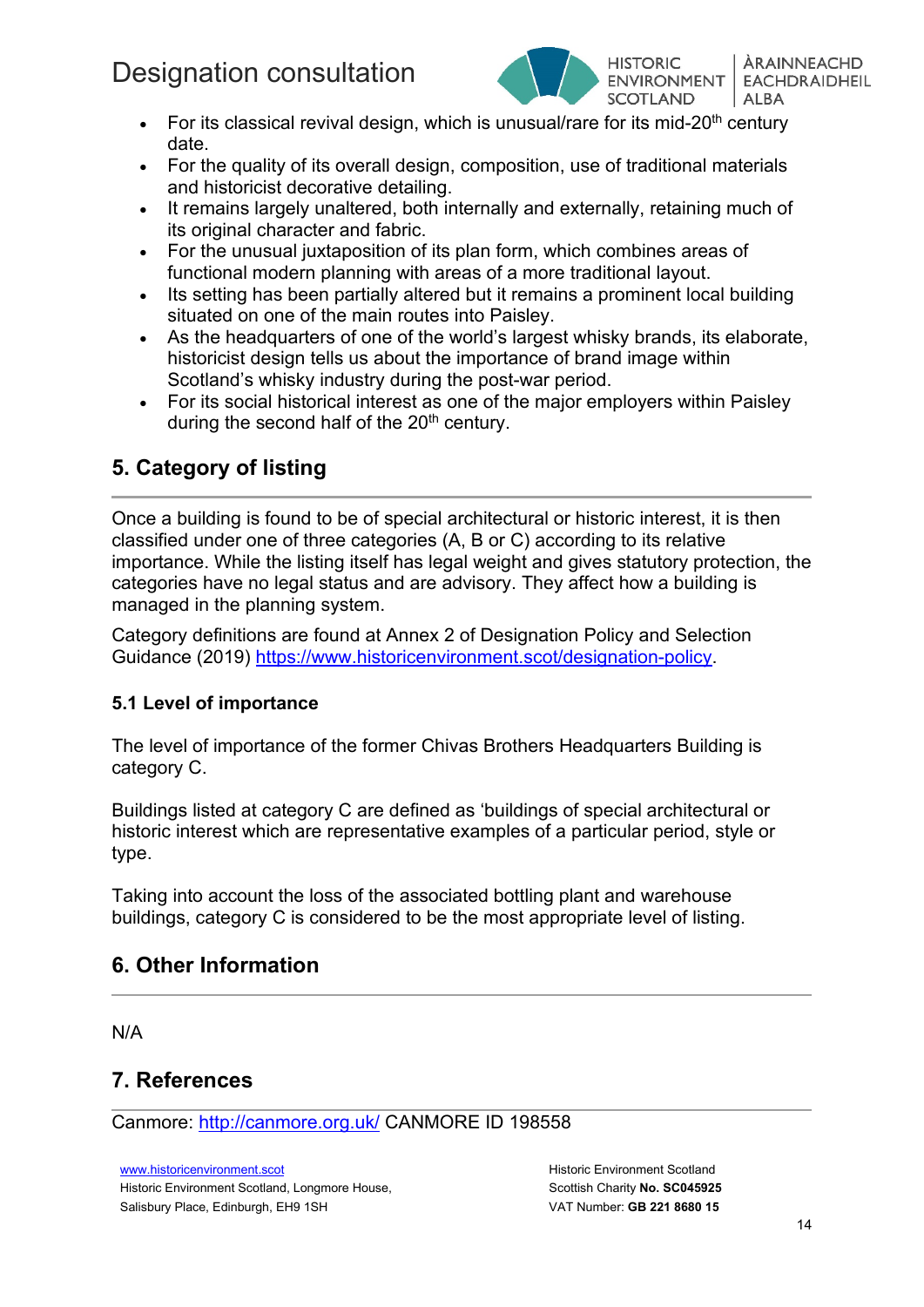

### **Maps**

Ordnance Survey National Grid Map (surveyed 1949, published 1950) NS4865 SE-A, 1:1,250, Ordnance Survey.

Ordnance Survey National Grid Map (revised 1963, published 1963) NS4865 SE-B, 1:1,250, Ordnance Survey.

Ordnance Survey National Grid Map (surveyed/revised 1952 to 1964, published 1966) NS4865-NS4965 - BC, 1:2,500, Ordnance Survey.

#### **Archives**

Aberdeen Press and Journal, 27 August 1971, p.12.

The Sphere, 13 June 1964, pp. 12-13.

#### **Printed Sources**

Close, R, Gifford, J and Walker, F A. (2016) The Buildings of Scotland – Lanarkshire and Renfrewshire, New Haven and London: Yale University Press p. 723.

Glendinning, M, MacInnes, R and MacKechnie, A. (1996) A History of Scottish Architecture, Edinburgh: Edinburgh University Press p. 555.

Walker, F. A., (1986) South Clyde Estuary: An Illustrated Architectural Guide to Inverclyde and Renfrew. Scottish Academic Press p. 22.

### **Online Sources**

Dictionary of Scottish Architects, *Lothian Barclay Jarvis* [http://www.scottisharchitects.org.uk/architect\\_full.php?id=400473](http://www.scottisharchitects.org.uk/architect_full.php?id=400473) [accessed 28/04/2022]

Dictionary of Scottish Architects, *William Geoffrey Jarvis* [http://www.scottisharchitects.org.uk/architect\\_full.php?id=400474](http://www.scottisharchitects.org.uk/architect_full.php?id=400474) [accessed 28/04/2022]

Dictionary of Scottish Architects, *Chivas Regal Building* [http://www.scottisharchitects.org.uk/building\\_full.php?id=400935](http://www.scottisharchitects.org.uk/building_full.php?id=400935) [accessed 28/04/2022]

Dictionary of Scottish Architects, Village and Distillery at Tormore Estate, Speyside [http://www.scottisharchitects.org.uk/building\\_full.php?id=402917](http://www.scottisharchitects.org.uk/building_full.php?id=402917) [accessed 16/05/2022]